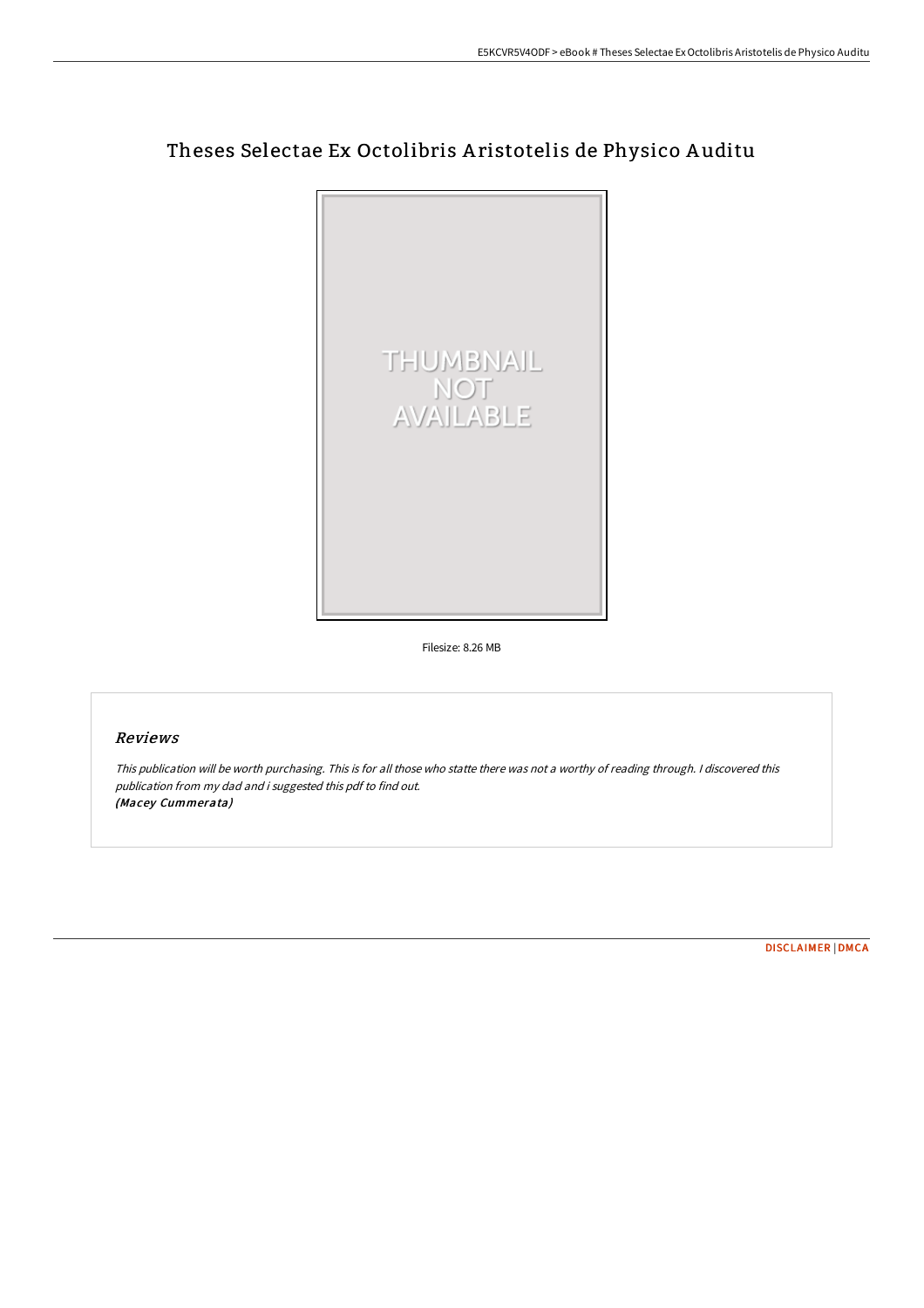## THESES SELECTAE EX OCTOLIBRIS ARISTOTELIS DE PHYSICO AUDITU



To save Theses Selectae Ex Octolibris Aristotelis de Physico Auditu eBook, you should follow the hyperlink under and save the file or have access to additional information that are have conjunction with THESES SELECTAE EX OCTOLIBRIS ARISTOTELIS DE PHYSICO AUDITU ebook.

RareBooksClub. Paperback. Book Condition: New. This item is printed on demand. Paperback. 30 pages. Original publisher: Asheville, N. C. : U. S. Dept. of Agriculture, Forest Service, Southeastern Forest Experiment Station, 1990 OCLC Number: (OCoLC)21916326 Subject: Timber -- United States - - Marketing. Excerpt: . . . through diFerent mechanisrm and land is an assessment by incorporating econometric demand timber producers, and thus endogenous variable for models in a market-simulating objective function. should be directly incorporated in timber market This specificity allows the direct analysis of a wide analyses. These adjustments are especially important variety of questions about optimal investment levels in the Southern United States where competing land under varying condition for various classes of uses will have an important bearing on future forestry aspect of this ownerships. Another important production. modeling approach is that, unlike econometric models, it provides a framework for simulating production in new policy environments. Application to forestry has likely been hampered by the intertemporal nature of Tirnber Market Structure timber production. However, decomposition methods and recursive programming offer possibilities for coping with this problem ( Duloy and Norton 1975 ). Competitive market models assume several perfects. The competitive market equilibrium requires perfect and symmetric information for sellers and buyers, perfect competition, and perfect compensation. When Research Directions competition is imperfect and some parties have influence over price or when information is asymmetric between buyers and sellers, a market agent may have Although the southern timber market has been market power. If market power exists, it needs to be modeled, important research is still needed to fully use incorporated in our models of economic behavior. In these market models. One research task is to develop addition, market power generally suggests an models that; explicitly assimilate the lags from policy inefficient allocation of resourc. . . This...

 $\Box$ Read Theses Selectae Ex Octolibris [Aristotelis](http://www.bookdirs.com/theses-selectae-ex-octolibris-aristotelis-de-phy.html) de Physico Auditu Online E Download PDF Theses Selectae Ex Octolibris [Aristotelis](http://www.bookdirs.com/theses-selectae-ex-octolibris-aristotelis-de-phy.html) de Physico Auditu